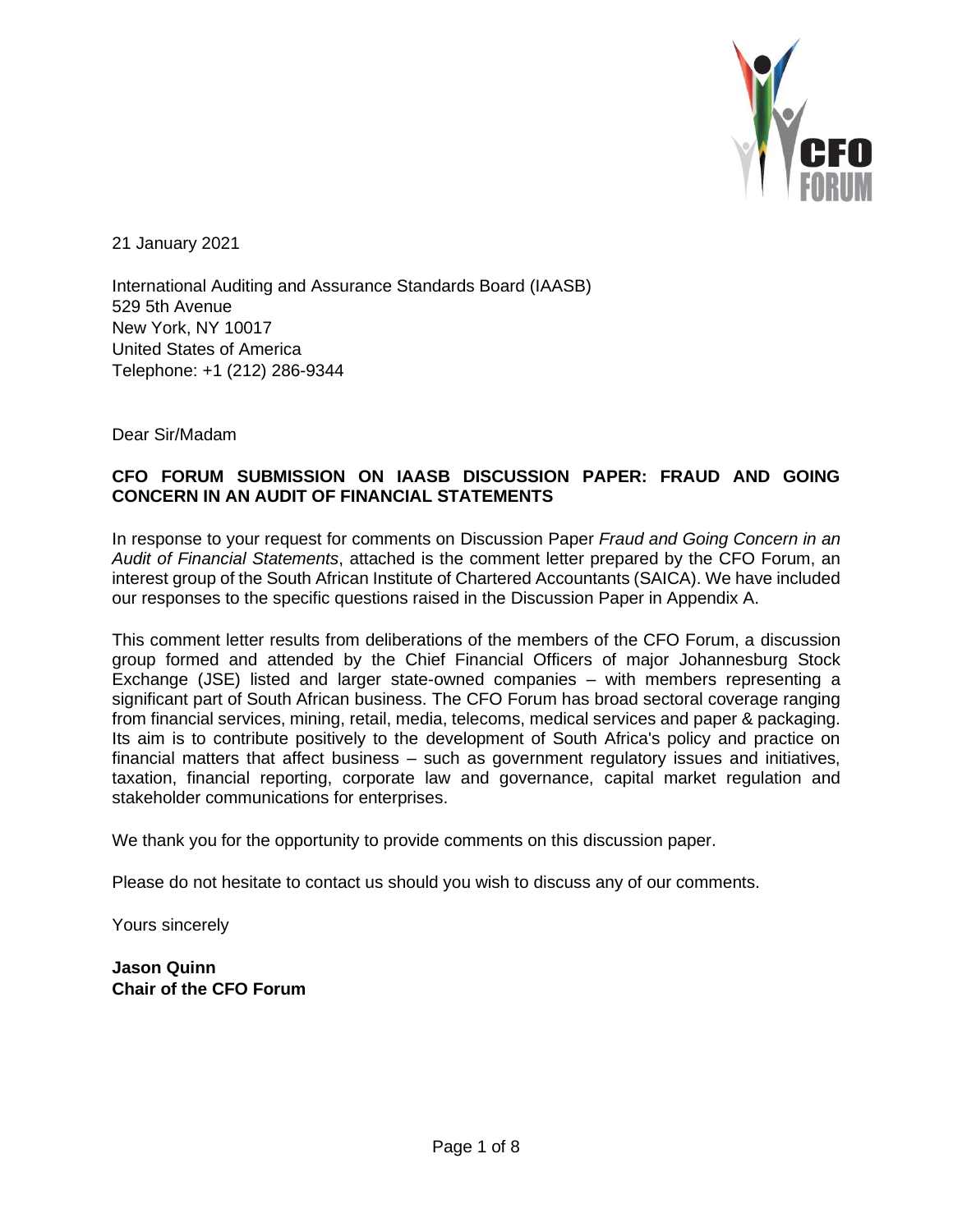

### **APPENDIX A: SPECIFIC COMMENTS**

#### **BACKGROUND**

The purpose of the International Auditing and Assurance Standards Board (IAASB) Discussion Paper (the DP) is to gather perspectives from all stakeholders about the role of the auditor in relation to fraud and going concern in an audit of financial statements, and to obtain input on matters about whether the auditing standards related to fraud and going concern remain fit-forpurpose in the current environment. The information collected by the IAASB will help them to make an informed decision(s) about possible further actions and how they can contribute to narrowing the expectation gap.

The IAASB set out certain matters for consideration that have been raised to them through feedback forums or research.

Respondents may choose to answer all, or only some, of the questions. In addition, specific matters are detailed throughout the DP where the IAASB is interested to obtain stakeholder perspectives. Respondents may wish to comment on those matters. The questions set out in the DP should be considered in the context of the benefits that will be provided in the public interest, weighted against the cost to various stakeholders of implementing the suggested actions.

# **QUESTIONS TO STAKEHOLDERS**

- **1. In regard to the expectation gap:**
	- **(a) What do you think is the main cause of the expectation gap relating to fraud and going concern in an audit of financial statements?**

The CFO Forum believes that the expectation gap arises directly from a knowledge gap where the users of financial statements may either not fully understand or have unrealistic expectations of what an audit entails; as well as from a performance gap where there is a shortfall in the quality of the audit work performed.

The knowledge gap effectively represents the difference in knowledge between what the public assumes an auditor does during the performance of an audit together with the related level of assurance that the audit report provides, versus what auditors actually do and the level of assurance provided. This mismatch therefore stems from the public perception pertaining to the role of auditors.

For example, there is a common misunderstanding that detecting fraud is part of the auditor's role. Although audit firms do perform procedures relating to fraud, due to the nature and cost of the audit, auditors can only test a sample of transactions. In addition, fraudulent activities are often carefully planned out and well concealed making it difficult for auditors to detect. Inherent limitations may therefore further inhibit the ability for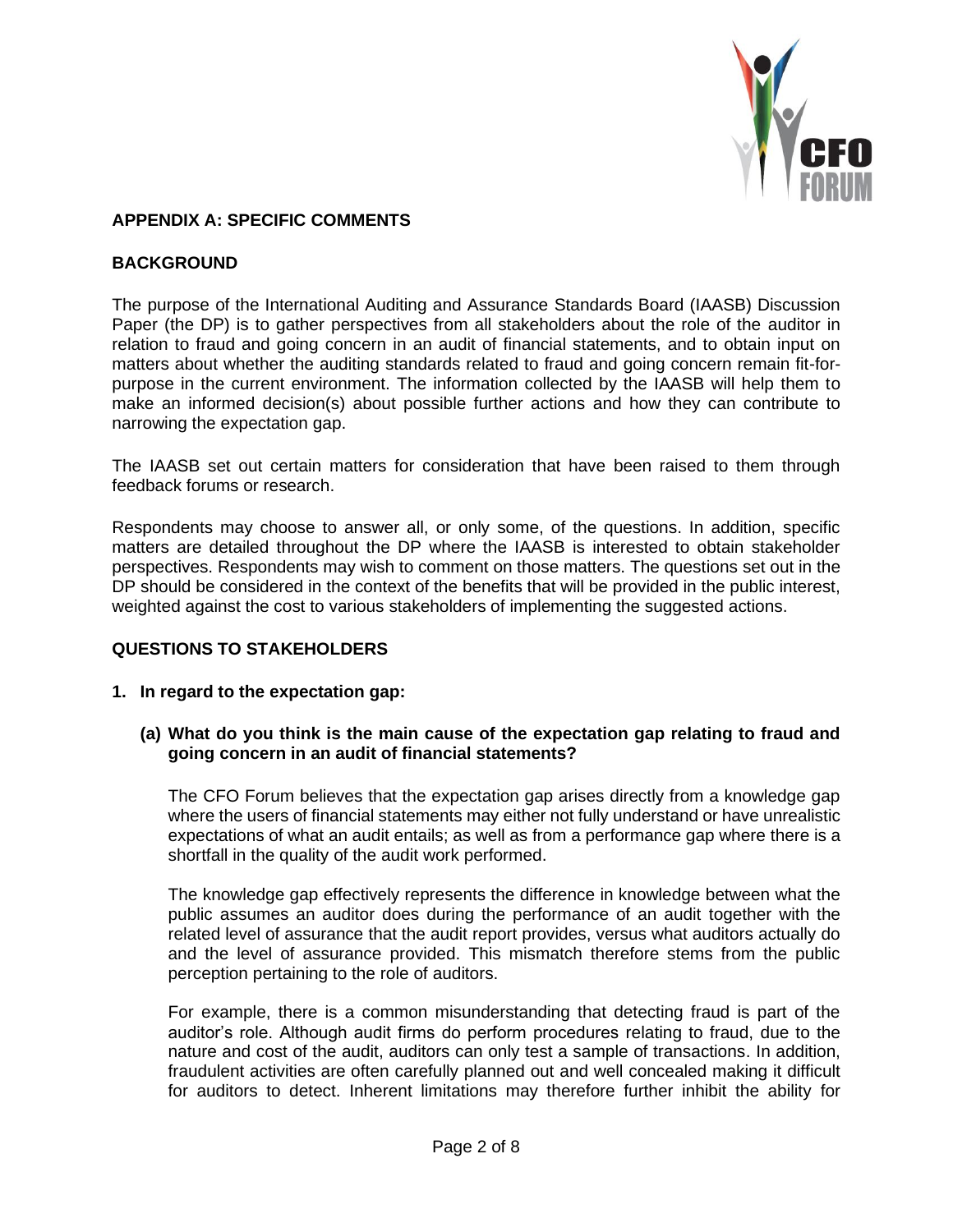

auditors to detect all fraud committed by management and/or employees. Companies are required to have their own fraud prevention and detection processes and controls, and auditors test the effectiveness of these controls through audit procedures and sample testing. Auditors may therefore detect fraud during this process; however, it is not always well understood that it is not their primary responsibility to do so.

In addition to the knowledge gap we also believe that the expectation gap results from an evolution gap and a performance gap. An evolution gap represents the fact that the planning of an audit does not always sufficiently evolve over time to appropriately consider all the developments within an environment and industry that an audit client operates in. A performance gap relates to audit procedures (or a lack thereof) that may not always fully comply with audit quality requirements.

A performance gap may, for example, result from audit engagement team members not having sufficient and appropriate knowledge and/or understanding of the business environment, operations and the related business risks of the audit client in order to design appropriate audit procedures to address the relevant audit risks. This can also manifest in the inconsistent application of audit standard requirements where there is little guidance and/or supporting material to assist with the effective application thereof. A lack of "professional skepticism" or "suspicious mindset" further affects this performance gap.

### **(b) In your view, what could be done, by the IAASB and / or others (please specify), to narrow the expectation gap related to fraud and going concern in an audit of financial statements?**

The expectation gap could be narrowed if users are able to better understand the nature and extent of audit work performed and not performed, together with any associated limitations. Users also need to be made more aware of the areas that require them to perform their own analysis of the available information and form their own opinion. One way to assist to address the knowledge gap is for auditors to include a paragraph like the one on "other information" in the audit opinion to state the role and responsibility of the auditor relating to fraud and going concern.

The many accounting scandals over recent years have certainly not helped this matter and have inevitably widened the gap. A further solution for narrowing the gap is for there to be more transparency on recent failings as this normally does not get shared or takes far too long to share with the general public. The envisaged transparency should include the publication of a report detailing the reasons why the auditors did not identify the material matters as well as whether sufficient and appropriate audit work was performed in accordance with all the relevant standards. In addition to general outreach and socialization, impacted regulators may also consider publishing educational material on the topic.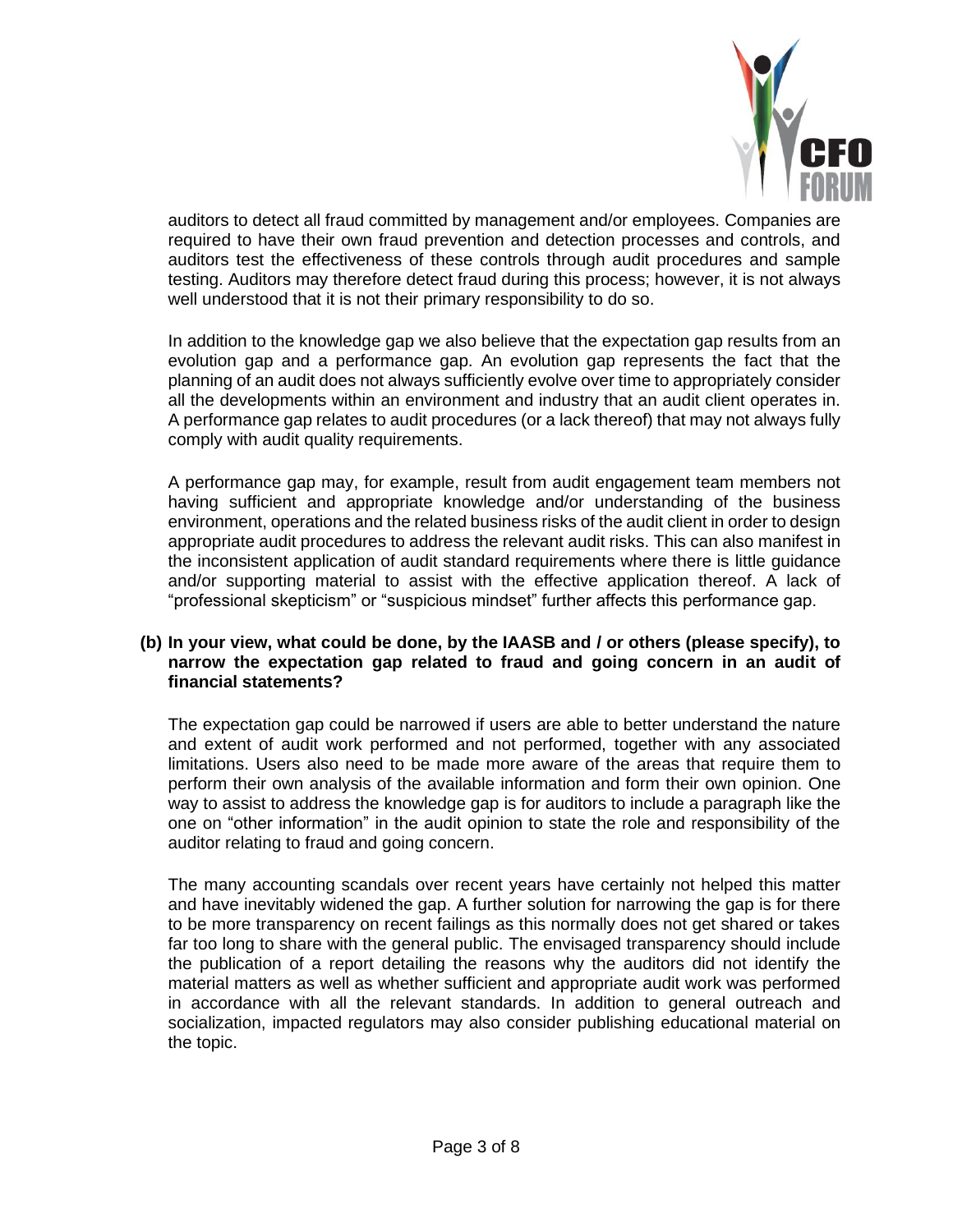

In terms of evolution and performance gaps it would be useful for the IAASB to provide additional guidance for practitioners in the current auditing standards. Please refer to sections 2.2 and 2.3 below for a more detailed response on this aspect.

- **2. This paper sets out the auditor's current requirements in relation to fraud in an audit of financial statements, and some of the issues and challenges that have been raised with respect to this. In your view:**
	- **(a) Should the auditor have enhanced or more requirements with regard to fraud in an audit of financial statements? If yes, in what areas?**

Although the main responsibility for the prevention and detection of fraud rests with management, the CFO Forum agrees that the auditor should have enhanced requirements regarding fraud, particularly in the areas of mindset and business understanding. This is especially relevant where client operations are of a technical nature and require some level of experience. The auditor should apply an appropriate level of skepticism to both management responses and evidence provided, to support identifying material fraud. The suspicious mindset is key, which in combination with a good understanding of the business will certainly contribute to enhanced fraud identification.

Auditors further need to ensure that management has put in place robust controls pertaining to identifying and preventing fraud and auditors should spend time understanding whether the implemented controls achieve the fraud identification/detection objectives. As mentioned in the DP, corporate culture and tone at the top impacts the occurrence of financial statement fraud. Corporate culture reflects how much emphasis management and those charged with governance place on fraud prevention and fraud deterrence which is listed as a fraud risk factor in the auditing standards. We believe that the auditing standards should be expanded to provide more guidance on how to evaluate and address this risk.

Due to the nature and complexity of fraud, there are members that believe that it will be beneficial for audit teams to use forensic specialists. The IAASB could accordingly consider requiring audit firms to include forensic audit training as part of the audit firm's International Standard on Quality Control (ISQC) process and procedures for engagement performance, as well as provide guidance on the application of technology in performing fraud-related procedures (for example run data analytics to identify exceptions and anomalies). However, these members do not believe that the cost of including such forensic specialists should be excessive or borne solely by the audited entity/group, but rather that the audit firm/s themselves should share in these costs as the audit firms are aligning to audit on a risk identification basis.

### **(b) Is there a need for enhanced procedures only for certain entities or in specific circumstances?**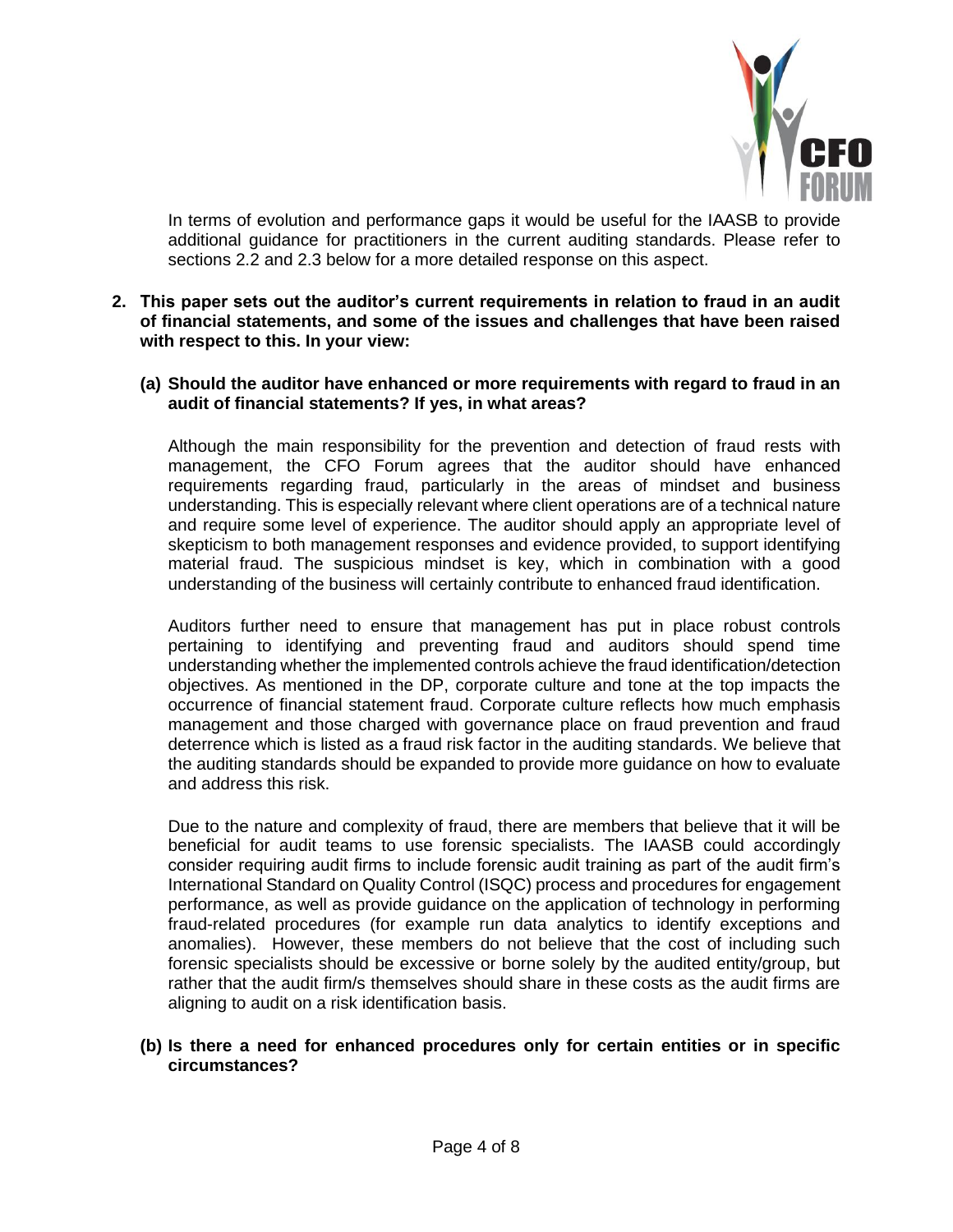

Yes, there are members that believe that there is a need for enhanced procedures for certain entities or in specific circumstances.

### **If yes:**

### **(i) For what type of entities or in what circumstances?**

Enhanced procedures should apply to listed entities, regulated entities and high-risk entities (this would involve a level of judgement but includes entities or groups where high-risk factors are present based on industry for example, state-owned entities, scrap metal companies etc.) or with consideration to other high-risk factors (such as negative media attention, shareholder activity etc.).

#### **(ii) What enhancements are needed?**

The use of forensic skills within the audit process.

### **(iii) Should these changes be made within the ISAs or outside the scope of an audit (e.g., a different engagement)? Please explain your answer.**

As previously mentioned, corporate culture plays an important role in preventing and deterring fraud. If enhanced fraud procedures are voluntary, entities that have robust policies and processes, or entities that do not place a lot of emphasis on fraud prevention and deterrence, may not be willing to incur an additional cost that is not mandatory. Due to the impact of increased corporate failures relating to fraud these changes should be included within the scope of an audit.

### **(c) Would requiring a "suspicious mindset" contribute to enhanced fraud identification when planning and performing the audit? Why or why not?**

Yes, requiring a "suspicious mindset" is crucial to enhance fraud identification. As detailed in the DP, some audit team members may tend to focus on evidence that will confirm a client's explanation/assertion rather than challenging or disproving the evidence. This behaviour is referred to as unconscious bias and this influences the auditor's judgement and actions, which affects the auditor's independence, objectivity and ability to identify misstatements, including fraud.

However, there needs to be a balance between having a suspicious mindset on relevant matters and over/re-auditing matters that are either immaterial or matters that have previously been audited and concluded on.

# **(i) Should the IAASB enhance the auditor's considerations around fraud to include a "suspicious mindset"? If yes, for all audits or only in some circumstances?**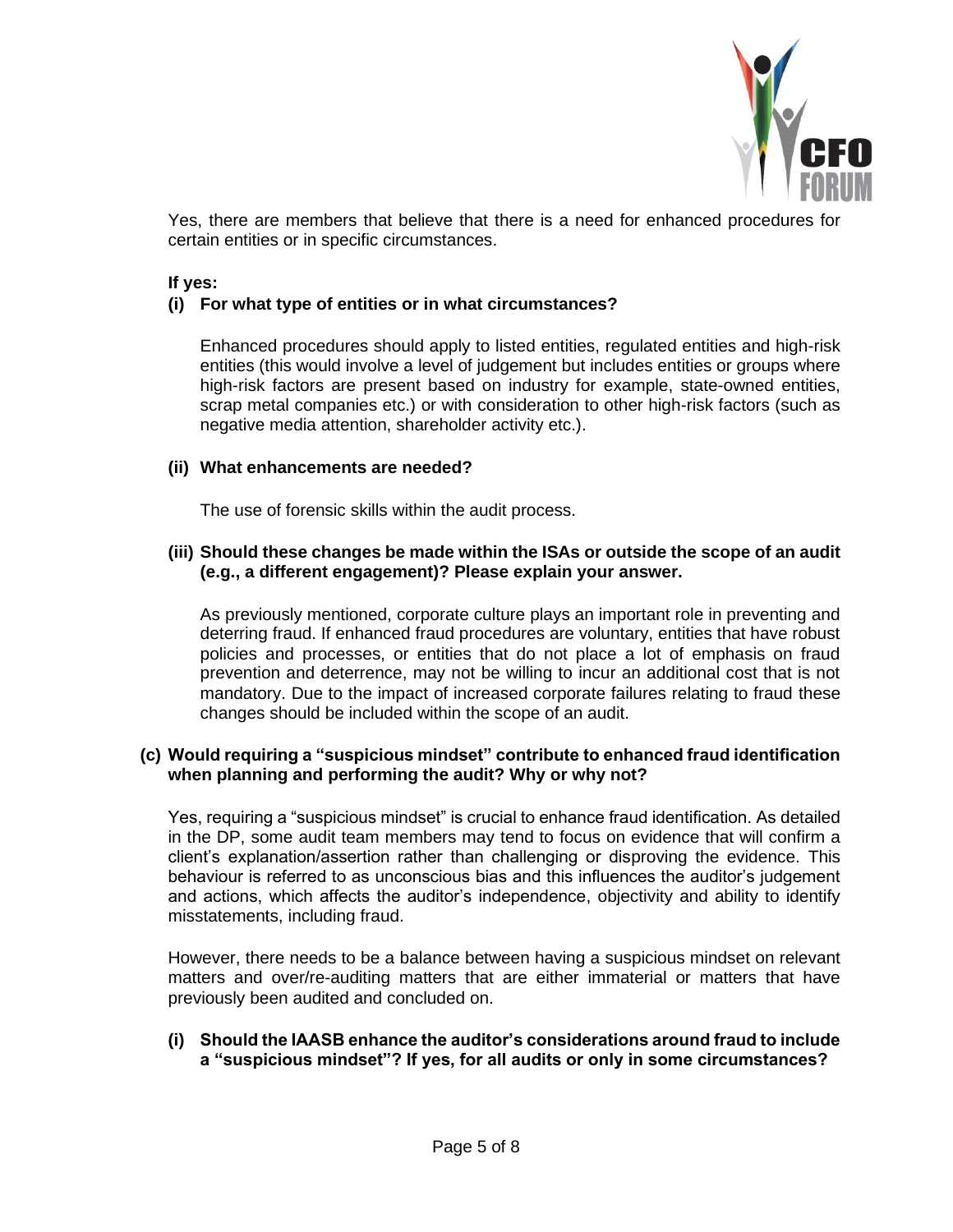

Yes, the IAASB should enhance the auditor's considerations around fraud to include a "suspicious mindset". We believe this should be for all audits, however the extent and level of application should be based on the risk and materiality assessment of the underlying accounts and assertions. In other words, enhanced procedures should be more extensive for high risk and material items, and less extensive for low risk items.

#### **(d) Do you believe more transparency is needed about the auditor's work in relation to fraud in an audit of financial statements? If yes, what additional information is needed and how should this information be communicated (e.g., in communications with those charged with governance, in the auditor's report, etc.)?**

Yes, we do believe that more transparency is needed about the auditor's work in relation to fraud in an audit of financial statements. The nature and extent of procedures performed by the audit team, as well as their role and responsibility relating to fraud should be clearly articulated in the audit report. This can be achieved by including a paragraph similar to the one on "other information" in the audit opinion. Details relating to the audit procedures performed and resulting findings should be communicated with management and those charged with governance.

### **3. This paper sets out the auditor's current requirements in relation to going concern in an audit of financial statements, and some of the issues and challenges that have been raised with respect to this. In your view:**

# **(a) Should the auditor have enhanced or more requirements with regard to going concern in an audit of financial statements? If yes, in what areas?**

Yes, the CFO Forum does believe that there should be enhanced procedures about going concern in an audit of financial statements. Again, an auditor's overall understanding of the business operations together with relevant experience from clients in similar industries is of paramount importance. Although existing procedures may be fairly prescriptive, it is not always clear how much time is spent stepping back from the detail and understanding the overall risk, which together with detailed business insights will allow for founded challenge to be raised on management's assumptions, plans and other data. Auditors should focus less on simply obtaining evidence with a bias to support each assumption made by management; and more time should be taken to step back from the detail and consider the broader commercial picture. This should also include an assessment of whether appropriate and adequate disclosures are made within an entity's significant judgements and estimates in relation to material assumptions and uncertainties.

Furthermore, the Financial Reporting Council (FRC) launched an inquiry led by Lord Sharman to identify lessons for companies and auditors addressing going concern and liquidity risks. The final report of the Sharman Inquiry "Going concern and liquidity risks: lessons for companies and auditors" (the report) was issued in 2012. The FRC highlighted the importance of solvency risks and why they should be incorporated in an entity's going concern policy.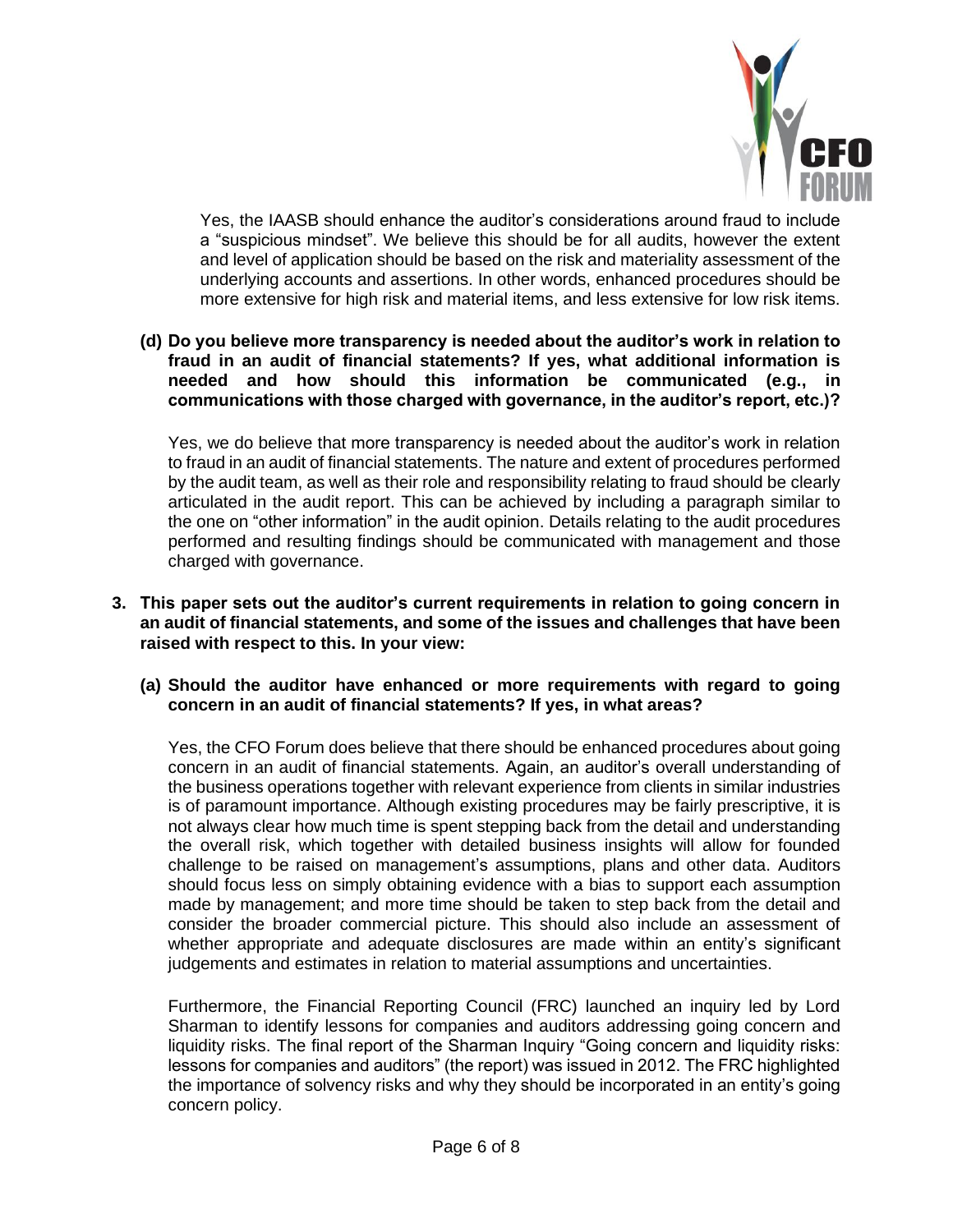

Evidence obtained by the Sharman Inquiry confirmed that the principal focus of the going concern assessment process is on liquidity and that, outside the regulated financial services industry, there is little focus on solvency. The panel believes that solvency risk is important because it underpins the ability to obtain and maintain debt funding as well as equity funding for the business. Contrast with liquidity risk, solvency risk is about the viability of the business model and the maintenance of capital. Solvency risk is therefore longer-term focused and may be more qualitative and judgemental, whereas liquidity risk is more short-term focused and quantitatively based.

We are accordingly of the view that the IAASB could provide more guidance on audit considerations and procedures pertaining to solvency risk. This is also in line with the IAASB's question to stakeholders on whether entities should be required to assess their ability to continue operating as a going concern for longer than 12 months and whether auditors should consider the longer timeframe in their assessment. We are of the view that the going concern assessment timeframe should be extended beyond 12 months, for a period that would adequately incorporate solvency risk associated with the entity. Users would also benefit from disclosures explaining the solvency risk period that was assessed.

### **(b) Is there a need for enhanced procedures only for certain entities or in specific circumstances?**

Yes, we do believe that there is a need for enhanced procedures for certain entities or in specific circumstances.

#### **If yes:**

# **(i) For what type of entities or in what circumstances?**

Enhanced procedures should apply to listed entities, regulated entities, high-risk entities and entities that have indicators of going concern uncertainty (for example, entities that are in a loss-making and/or in a net liability position).

# **(ii) What enhancements are needed?**

The going concern assessment should be extended beyond the 12 months horizon when required based on relevant risk triggers. This will require additional solvency risk procedures to be performed.

### **(iii) Should these changes be made within the ISAs or outside the scope of an audit (e.g., a different engagement)? Please explain your answer.**

We are of the view that changes should be made within the scope of an audit. It is unlikely that entities will be willing to pay for a separate engagement on going concern if it is not required based on guidelines and/or the audit team's risk assessment,